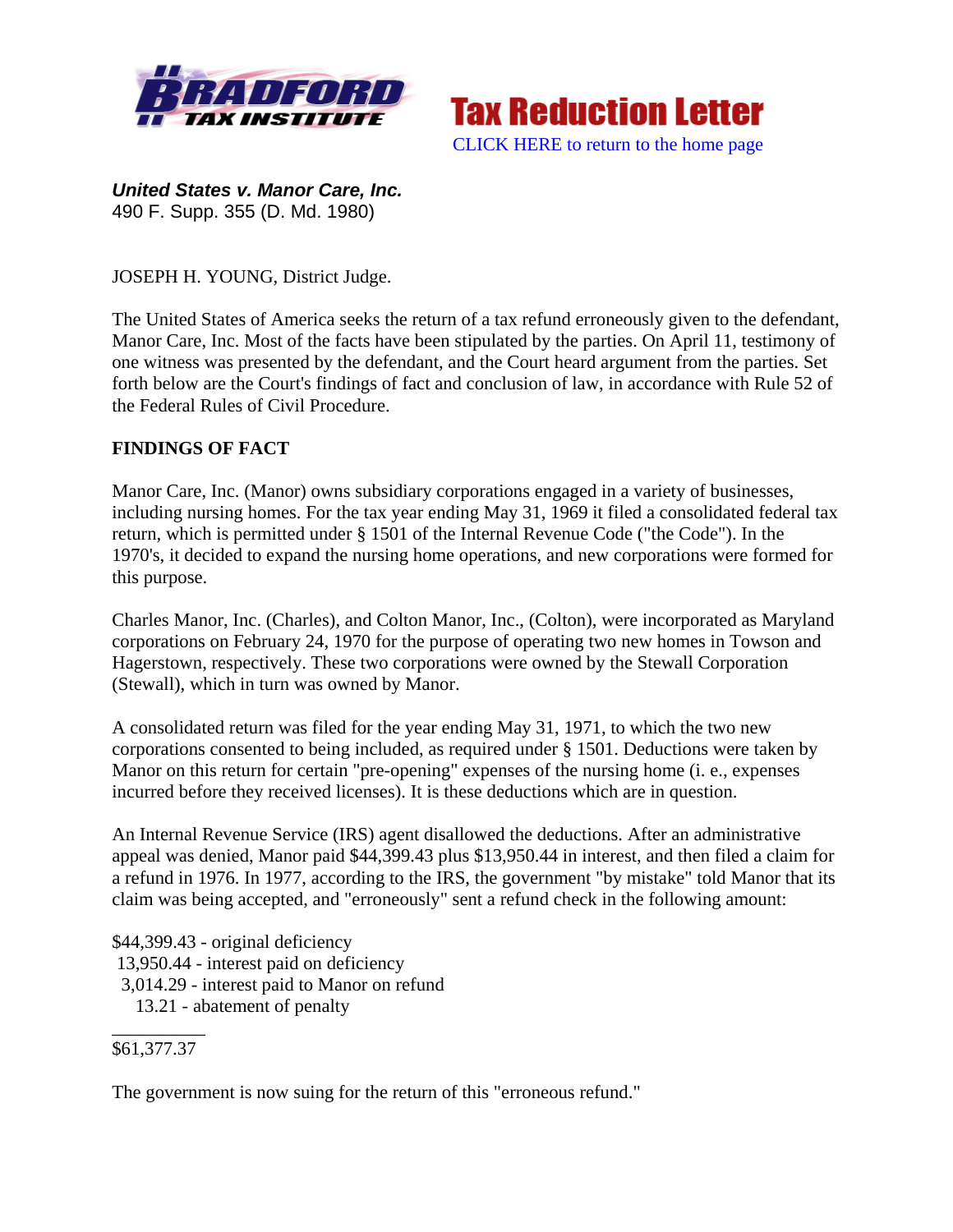Stewall bought the property for the Charles nursing home in 1968 and arranged for financing with the Equitable Trust Company and the Prudential Insurance Company. In 1970, Stewall assigned the Prudential mortgage commitment to Charles, and transferred the Charles Street property to the subsidiary. In June, 1970, Charles began to draw on the Equitable loan.

An application for a state nursing home license was filed in June, 1970, in the name of Charles, and the license was received on July 22, 1970. No care was provided before receipt of the license.

In September, 1970, Charles assumed the indebtedness of Stewall. Charles now owns the land and building, and took depreciation on it for the year ending May 31, 1971. Charles insured itself with the Hartford Insurance Group, and also applied for a zoning variance in its own name.

Charles has its own employer number, has filed quarterly employer's returns reporting wages paid, and has executed agreements relating to civil rights compliance in its own name.

Two checking accounts are in the name of Charles. One is a transfer account into which all receipts are deposited, and transferred weekly to Manor. The other account is an operating account out of which incidental expenses are paid by the home administrator. This account is replenished periodically by Manor. Most expenses, including wages, are paid directly by Manor.

In the tax return in question, Manor indicates that it was paid \$63,743 by Charles. The IRS contends this is pursuant to a management fee agreement executed between Manor and its then existing nursing homes in 1968, and approved by the Manor board of directors in 1969. Manor acknowledges the existence of the agreement, but says it was never followed. Rather, it says, Manor allocated an amount equal to the total expenses among the nursing homes on the basis of a bed/month per home formula. As a result, Manor states that it had no net income or loss as a separate corporation for nursing home activities for that year.

According to Manor, the transfer of receipts and payment of expenses by Manor was accurately reflected in each company's books. As of May 31, 1971, the accounts showed both Charles and Colton in debt to Manor.

The Colton home was developed in a similar manner. Stewall initially purchased the property, while Manor arranged for financing. In 1970, Stewall deeded the property to Colton. In this case, as with Charles, construction was well underway at the time of the transfer. Colton received its license on January 27, 1971 and began to provide care thereafter. Like Charles, Colton owned its land and building, and took depreciation on it in the year ending May 31, 1971. Colton is operated much like Charles, as described above.

Manor runs these corporations in the way it would run unincorporated divisions. The directors and officers are identical for Manor and its subsidiaries. Manor has five departments which oversee the running of all of its subsidiaries: Development, Construction, Purchasing, Operations, and Finance. The directors and officers oversee all of the subsidiary corporations, although there is a Nursing Home Administrator responsible for the day-to-day operations of each home.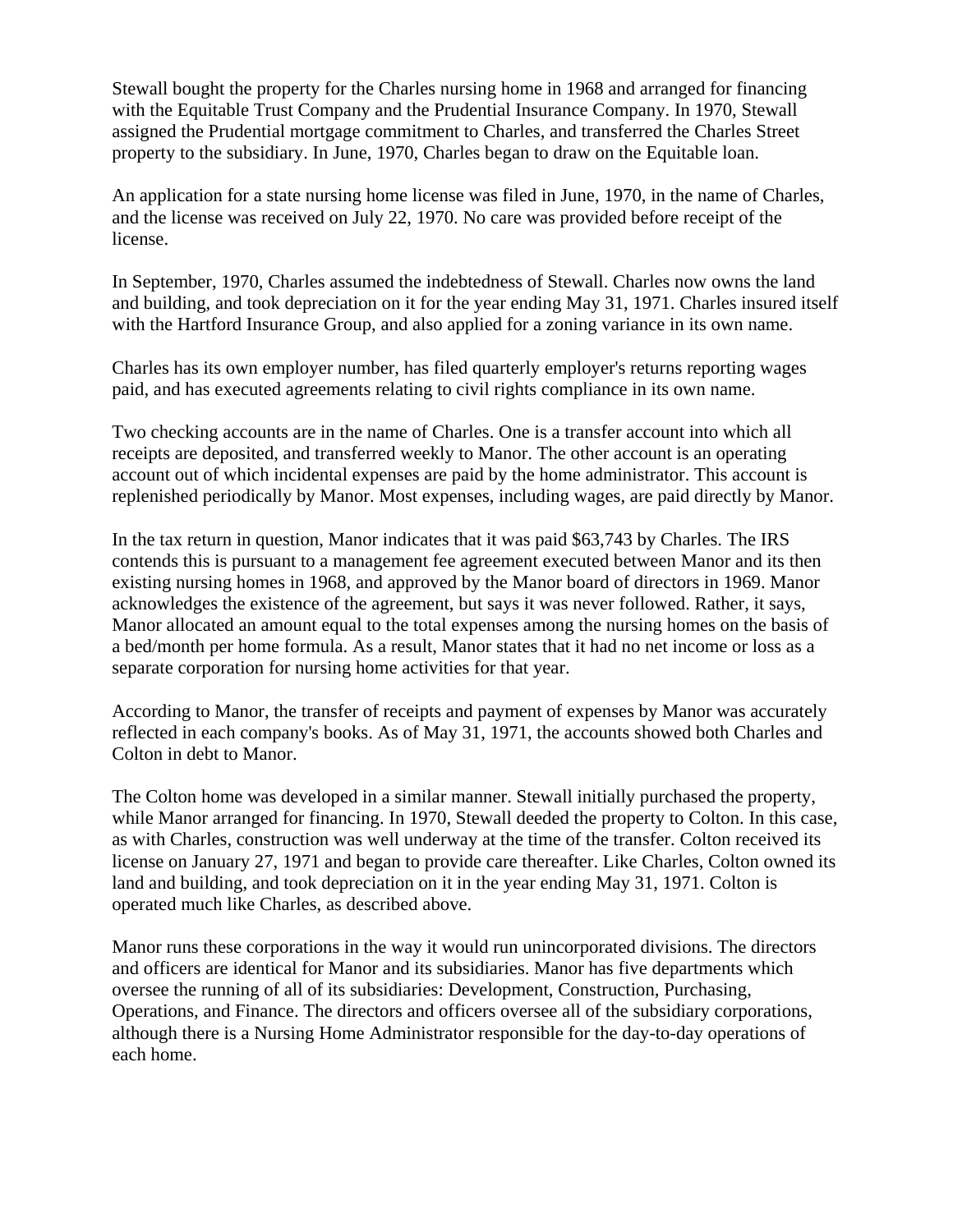The expenses in question were for wages, training, utilities, advertising, promotion, and consumable supplies. No tangible assets were involved except the consumables. All of the expenses are said by Manor to be recurrent, the type incurred week in and week out while in operation. During argument, the government stated it did not contest this characterization of the nature of the expenses. Accordingly, the Court finds the Manor characterization to be correct. Manor points out that training expenses are of short-term value because the average employee lasts less than a year. Likewise, promotion expenses are apparently necessary on a continuing basis since the average patient stays less than a year.

The period covered in each case was from the beginning of the tax year through the date the license was received. For Charles, the deduction was in the amount of \$46,256.09, for Colton, it was \$46,984.52.

# **CONCLUSIONS OF LAW**

The IRS argues that these expenses could not be deducted by Manor since the corporations were all separate taxable entities. It argues further that Colton and Charles could not deduct the expenses because they could not be said to be "carrying on" a business under § 162 of the Code before they received state licenses.

## **A. Were the Corporations Separately Taxable?**

A number of Supreme Court cases hold clearly that where a taxpayer has decided to form separate corporations for business reasons, they are separate taxable entities.

The doctrine of corporate entity fills a useful purpose in business life. Whether the purpose be to gain an advantage under the law of the state of incorporation or to avoid or to comply with the demands of creditors or to serve the creator's personal or undisclosed convenience, so long as that purpose is the equivalent of business activity or is followed by the carrying on of business by the corporation, the corporation remains a separate taxable entity.

Moline Properties v. Commissioner, 319 U.S. 436, 439, 63 S.Ct. 1132, 1134, 87 L.Ed. 1499 (1943). Several years later, the Court made the following statement, relying on Moline:

. . . we have held that a corporation formed or operated for business purposes must share the tax burden despite substantial identity, in a practical operation, with its owner. Complete ownership of the corporation, and the control primarily dependent upon such ownership—the important ingredients of the Southern Pacific [v. Lowe, 247 U.S. 330, 38 S.Ct. 540, 62 L.Ed. 1142] case—are no longer of significance in determining taxability.

National Carbide Corp. v. Commissioner, 336 U.S. 422, 429, 69 S.Ct. 726, 730, 93 L.Ed. 799 (1949). It is clear in this case that the subsidiaries were formed and operated for business purposes.

The Supreme Court specifically found that the amount of control exercised by the parent was irrelevant: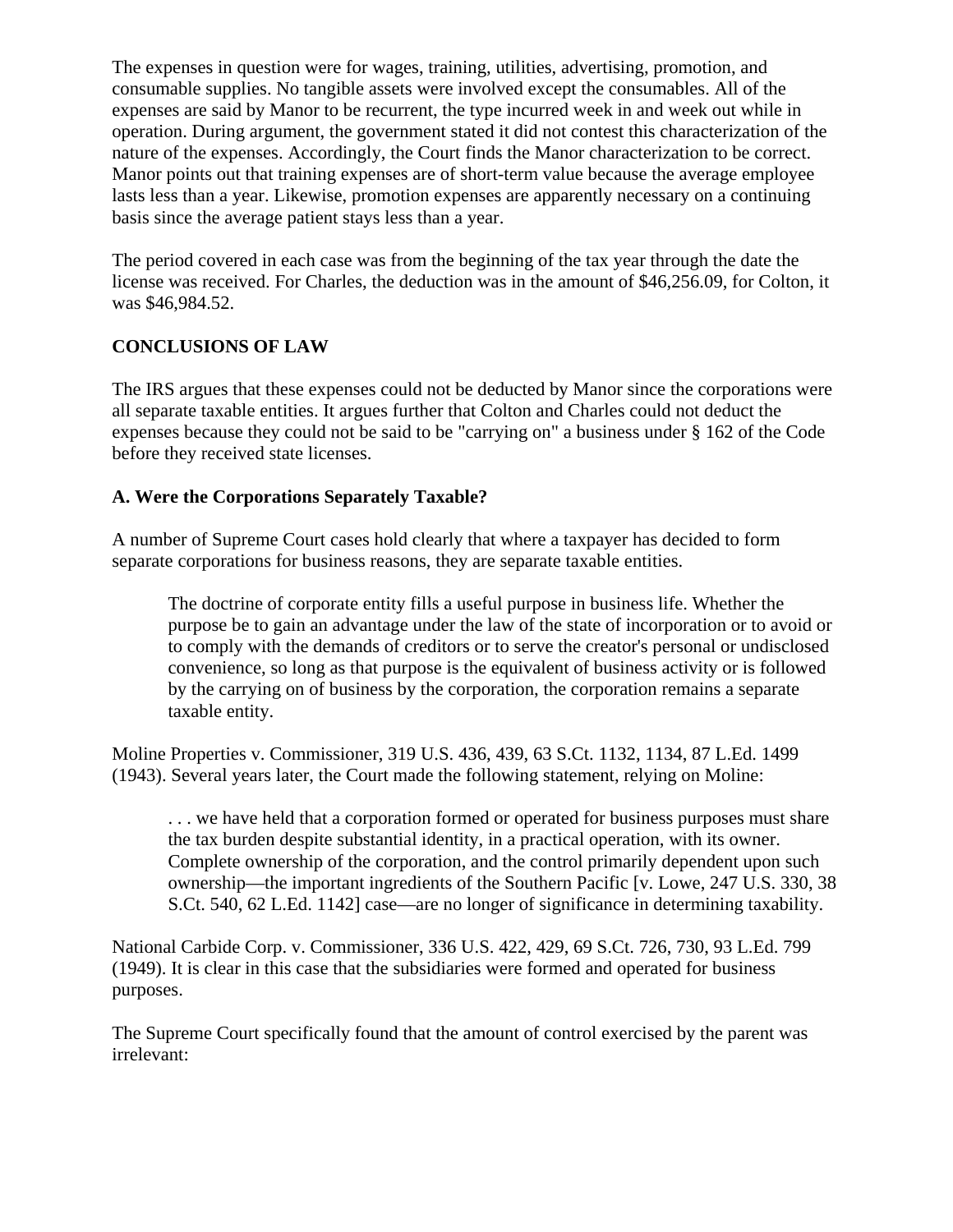We can see no significance, therefore, in findings of fact such as, "The Airco board held regular meetings and exercised complete domination and control over the business of Airco and each of the petitioners," and "The chairman, vice chairman, and president of Airco were in charge of the administration and management of the activities of each petitioner and carried out the policies and directives with respect to each petitioner as promulgated by the Airco board."

National Carbide, supra, at 433, 69 S.Ct. at 732. The IRS acknowledges that corporate forms are sometimes ignored in tax questions, but argues that such cases are limited to exceptions such as those cited in Moline:

A particular legislative purpose, such as the development of the merchant marine, whatever the corporate device for ownership, may call for the disregarding of the separate entity, Munson S.S. Line v. Commissioner, 77 F.2d 849 (CCA) as may the necessity of striking down frauds on the tax statute. Continental Oil Co. v. Jones, 113 F.2d 557, (10 Cir.) In general, in matters relating to the revenue, the corporate form may be disregarded where it is a sham or unreal. In such situations the form is a bald and mischievous fiction. Higgins v. Smith, 308 U.S. 473, 477-478, 60 S.Ct. 355, 357-358, 84 L.Ed. 406; Gregory v. Helvering, 293 U.S. 465, 55 S.Ct. 266, 79 L.Ed. 596.

Moline, supra, 319 U.S. at 439, 63 S.Ct. at 1134. Case law supports the government's position that reallocation of income and expenses between affiliated corporations is a tool available only to the government, and not to the taxpayer.

Manor has cited three cases to support its theory that corporations operating as one should be taxed as one. The first two involved reallocation of income and expenses between affiliated corporations under § 482 of the Code, which allows such reallocation where the taxpayers would otherwise be able to evade taxes. Hamburgers, York Road, Inc. v. Commissioner, 41 T.C. 821 (1964); Marc's Big Boy-Prospect, Inc. v. Commissioner, 52 T.C. 1073 (1969), aff'd, 452 F.2d 137 (7th Cir. 1971). These cases are distinguishable from the case now under consideration because the Commissioner was acting under the authority given him in § 482. There is no comparable section allowing a taxpayer to reallocate. The third case cited is the only case known to this Court in which a taxpayer was allowed to ignore corporate forms for tax purposes. Baltimore Aircoil Co. v. U. S., 333 F.Supp. 705 (D.Md.1971). That case, however, was remanded by the Fourth Circuit; judgment was then vacated by stipulation of the parties so the opinion has no precedential value. Furthermore, the conclusion in Baltimore Aircoil is against the weight of the law.

Manor's final argument for ignoring corporate forms for tax purposes is based on the filing of consolidated tax returns under §§ 1501 et seq. Under § 1502, the Secretary of the Treasury is given broad authority to issue regulations to determine the tax liability of affiliated corporations filing under these sections. Manor acknowledges that the general rules under these regulations are:

. . . (1) that consolidated taxable income be determined by taking into account the separate taxable income of each member of the group and (2) that the separate taxable income of a member of a group be computed in accordance with the provisions covering the determination of taxable income of separate corporations.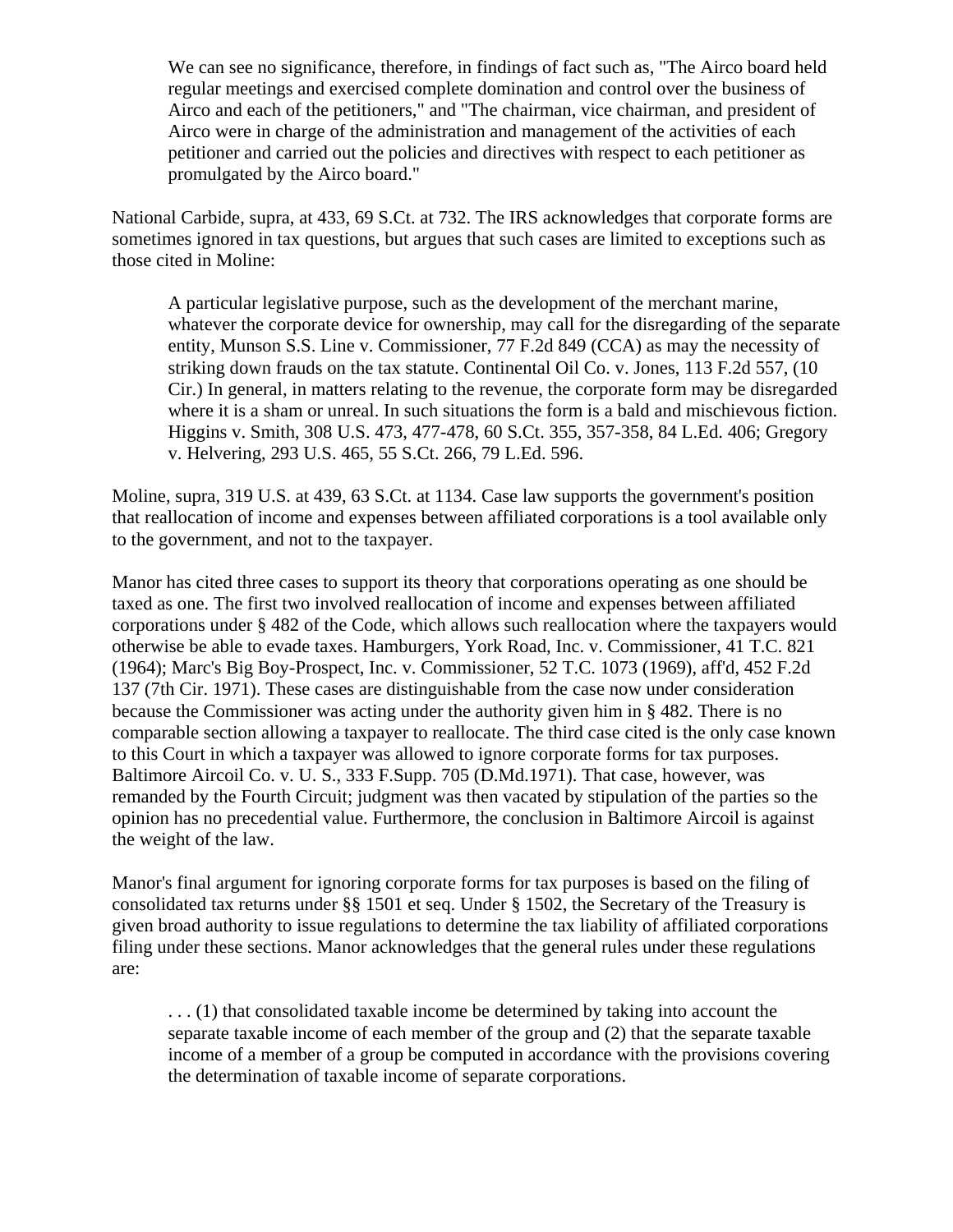Defendant's Memorandum in Opposition to Motion to Exclude Testimony at 3. Under these general rules, the expenses in question could only be deducted by the individual corporations, if at all.

Manor points out, however, that there are exceptions to these general rules for computing the consolidated income tax, see 26 CFR § 1.1502-12, and suggests that the purpose of these exceptions is to facilitate computation of the actual income of the "business unit" in question, and that in keeping with this goal, the Court should allow the affiliated corporations to compute their income as one business suit. Manor in effect wants this Court to create a new exception to the general rules whenever an affiliated group can show it operates as one business unit. There is no authority for doing so. §§ 1501 et seq. do not require such a result. The language of § 1502 clearly delegates broad authority to the Secretary. In exercising that authority, regulations have been issued governing the computation of consolidated income. These regulations do not include any provision that would allow the affiliated corporations in question to be taxed as a single entity, and the Court declines to create any such rule. Accordingly, Charles and Colton must be taxed as separate entities, and the expenses in question can only be deducted by them, if at all.[1]

## **B. Are the "Pre-Opening" Expenses Deductible by Charles and Colton as Separate Corporations?**

If the expenses in question are deductible by the individual corporations, it is under  $\S$  162(a) of the Code, which provides:

There shall be allowed as a deduction all the ordinary and necessary expenses paid or incurred during the taxable year in carrying on any trade or business . ..

(Emphasis added). The IRS argument is that, as a matter of law, the subsidiaries were not "carrying on" a business because they had not yet obtained a license. Manor, on the other hand, contends that the determination of the date a business begins operations is a question of fact for each case.

The IRS relies primarily on Richmond Television Corporation v. U. S., 345 F.2d 901 (4th Cir. 1965), vac. & rem. on other issues, 382 U.S. 68, 86 S.Ct. 233, 15 L.Ed.2d 143 (1965). That case involved one of a number of competitors for a television license from the FCC. The eventual recipient of the license tried to deduct expenses incurred in training employees before the license was granted. The IRS disallowed the deduction, and the Fourth Circuit supported that position. The court began its discussion by stating that "the issue therefore is at what point of time did its business begin, and whether at this doubtful, prefatory stage it was carrying on a business." Id. at 905. Most of the cases the court considered in answering this question were other cases dealing with radio and television stations, and expenses incurred before a license was obtained. The one case not involving an FCC license was Cohn v. U. S., 57-1 U.S.T. Cases 9456 (D.C.W.D.Tenn.1957), aff'd on other grounds, 259 F.2d 371 (6th Cir. 1958), cited in Richmond at 906-907. In that case, involving a flight training school, the "taxpayers had spent large sums [before opening] in training instructors, for legal fees and expenses connected with the negotiation of the lease for the airfield, and in dedication ceremonies." Richmond at 907. It was held that these were non-recurrent, capital expenditures.

Applying these cases to the facts before it, the Fourth Circuit stated: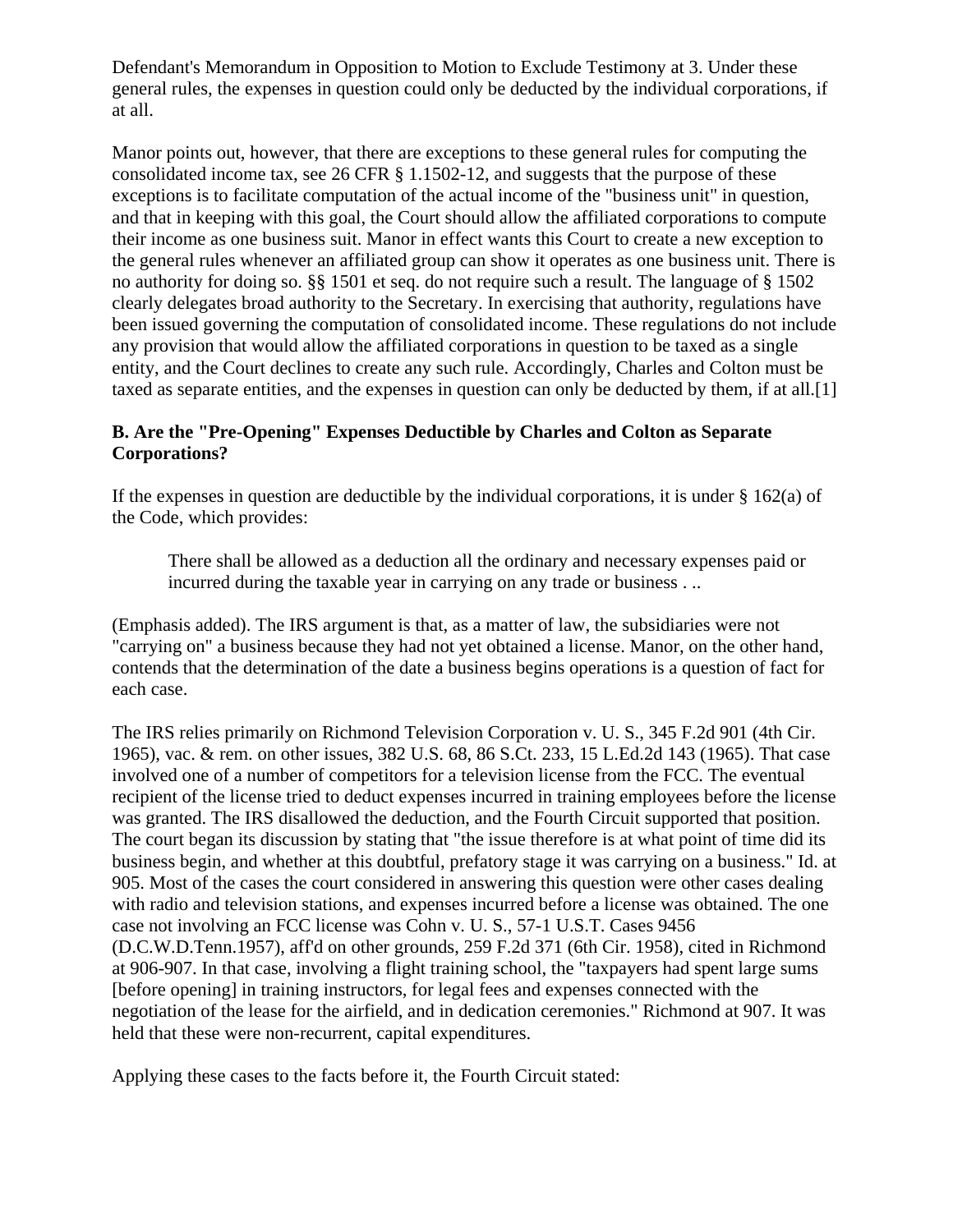The uniform teaching of these several cases is that, even though a taxpayer has made a firm decision to enter into business and over a considerable period of time spent money in preparation for entering that business, he still has not "engaged in carrying on any trade or business" within the intendment of section 162(a) until such time as the business has begun to function as a going concern and performed those activities for which it was organized.

Applying this rule, we are of the view that there was no basis in the evidence for a charge permitting the jury to find that the taxpayer was in business during the period in question. We are of the opinion, therefore, that the District Court was in error in failing to hold as a matter of law that Richmond Television was not in business until 1956, when it obtained the license and began broadcasting. Until then there was no certainty that it would obtain a license, or that it would ever go on the air. Since all of the expenditures underlying the disputed deductions were made before the license was issued and broadcasting commenced, they are "pre-operating expenses," not deductible under section 162(a).

Id. at 907. While the language of Richmond is broad, it would be reading too much into the case to conclude that, as a matter of law, no company can deduct expenses incurred before it obtains a required license. The Court of Appeals stated that the issue of when a business actually begins is "usually a factual issue." Id. at 905. Accordingly, the facts of Richmond and those of the present case should be compared before concluding how Richmond controls.

360\*360 While there are similarities in the Richmond case and the present case, there are also clear differences. It is true that both television and nursing home operations are heavily regulated and require a license. There is "no certainty," however, that a television station seeking a license will ever go on the air, because the FCC must choose among competitors. At the time Colton and Charles sought nursing home licenses they were generally assured of getting the licenses if certain objective requirements were met; there was no competition.[2]

There are also some distinctions in the nature of the expenses in question. In Richmond, the expenses were for training and for obtaining a television broadcasting license. Id. at 904. There was no finding that these expenses were similar to those that would be incurred week in and week out, as there has been in this case. Further, the expenses were incurred over several years, id. at 904, unlike the present case where the expenses were incurred in the same tax year as the issuance of the license.[3]

Richmond was the only case cited by counsel on this point. After an extensive search the Court has found a number of Tax Court cases dealing with the question of when a business begins for the purpose of deductions of business expenses.

A recent case involved certain start-up costs of a nuclear power plant. In Madison Gas & Electric Company v. Commissioner, 72 T.C. 521, 1979 CCH Tax Court Reporter 3514 (June 21, 1979), the Tax Court first found that the nuclear power plant was operated by a partnership of several utility companies, and was not simply an expansion by the taxpayer. 1979 CCH Tax Court Reporter at 3543. Thus the question was whether this new organization could deduct certain start-up costs under § 162(a).

The expenses were incurred in 1969 and 1970, after a provisional construction permit was issued in 1968, but before the operating license was issued in 1973. The provisional construction permit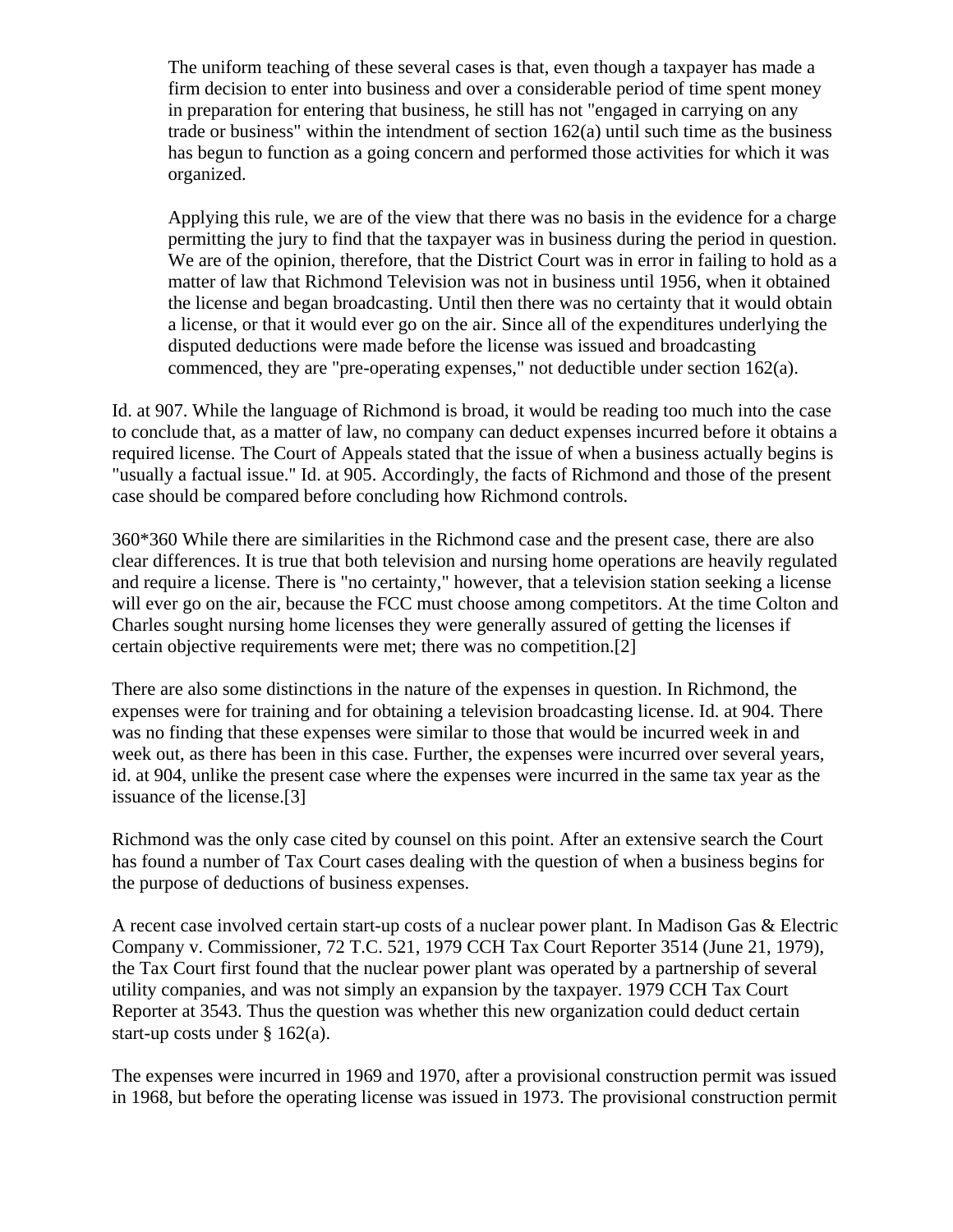was issued upon a finding that "the proposed facility was similar in design to plants previously approved by the NRC [Nuclear Regulatory Commission] and that there was a reasonable assurance that the proposed facility could be constructed and operated at the proposed site without undue risk to the health and safety of the public." Id. at 3527. The Tax Court found that, as of March, 1978, the NRC had "never denied an operating license upon completion of a facility under the authority of the provisional construction permit." Id.

Nonetheless, the Tax Court found that the expenses were not deductible. Relying primarily on Richmond, supra, the court stated: "When business operations commence is a fact question to be decided under the facts and circumstances of a given case, but in this instance we find that the facts are not distinguishable from those in Richmond and we conclude that Richmond was rightly decided." Id. at 3545.

The expenses involved related to training, developing internal procedures, hiring, nuclear fuel management, environmental activities, and purchase of spare parts. Id. at 3528. While most of these expenses would be recurring expenses, it is not clear from the opinion which of them would produce value only in the taxable year, and which would produce more lasting value. Id. at 3529-3532.

In another Tax Court case, the taxpayer tried to deduct the following expenses incurred before his drug store opened its doors for business: a three month supply of prescription labels, a burglar alarm maintenance 361\*361 fee, purchase of hardware, purchase of a prescriptionnumbering machine, various license fees, payment for telephone and installation, purchase of a cash register, attorney's fee for incorporation, first and last months' rent on the building, and purchase of a typewriter, a refrigerator, a vacuum cleaner, and sundry office supplies. Kennedy v. Commissioner, T.C. Memo 1973-15, 32 CCH Tax Ct. Memo 52 (1973). All of these expenses were incurred during the tax year in which the business opened. The Tax Court reached the following conclusion, citing Richmond, supra:

Riverside did not begin to function as a going concern until the date it first opened its doors to the public—September 12, 1969. Albeit Mr. Kennedy was legally capable of filling prescriptions at an earlier date because of having acquired the requisite licenses, the ability to transact business does not satisfy the "carrying on" requirement of the statute. Therefore, we hold that none of the pharmacy-related expenditures made prior to opening on September 12, 1969, is deductible by petitioners under Section 162(a).

Mr. Kennedy's preopening expenditures were incurred in creating a business which would ultimately produce income taxable to Riverside after incorporation. These expenditures, therefore, should be treated as contributions to the capital of Riverside and reflected in the basis of the corporation's stock owned by Mr. Kennedy.

Id. The court apparently drew no distinction between expenses which produced a benefit in the same taxable year, and those which did not.

Such a distinction does appear to have been made in Francis v. Commissioner, T.C. Memo 1977- 170, 36 CCH Tax Ct. Memo 704 (1977). In that case expenses deducted on 1972 and 1973 tax returns were called into question. The expenses, attributable to a new apartment project, included the following: taxes, insurance, legal and professional fees, maps and officer supplies, auto expenses, books and periodicals, business travel, professional societies, recording fees, rental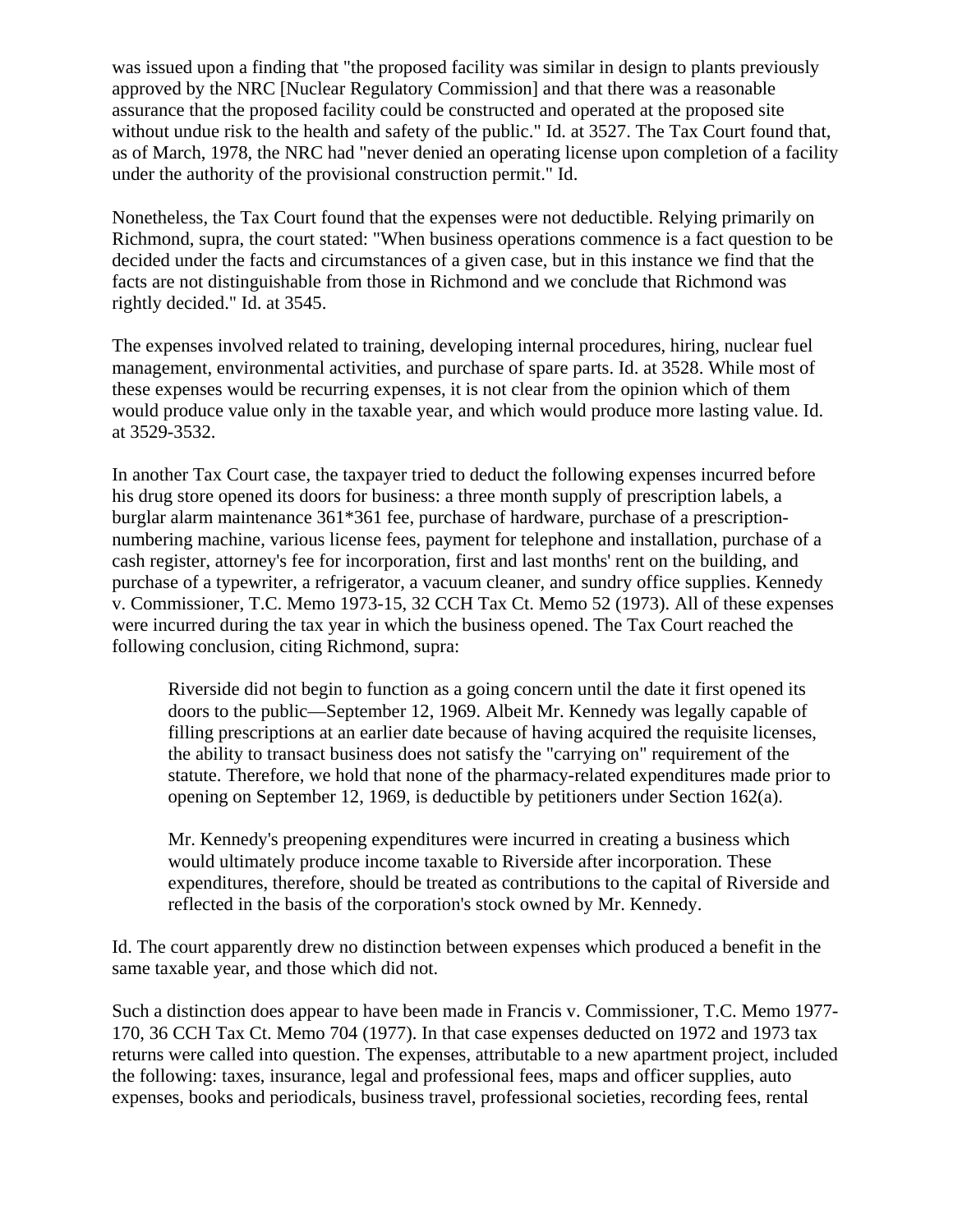commissions, advertising, stenographic expenses, bank charges, and utilities. Id. at 706. The Tax Court held that this apartment project was a new business, not an expansion of an existing business. It was found that the petitioner was carrying on a business as of June, 1973—the middle of the second tax year in question. The Tax Court disallowed the 1972 deductions, but went on to make the following comments about the 1973 deductions:

However, it is clear that by June of 1973, petitioner was in the trade or business of operating a rental apartment complex. The parties have stipulated that by that time the Doral Apartments were completed, occupied and producing income. Consequently, the expenses claimed in 1973 can be distinguished from those claimed in 1972.

Respondent concedes the deductibility of certain of these expenses, namely the expenditures for interest, advertising and utilities, if it is held that the petitioners were in a trade or business after June 1973. In addition to the expenditures conceded by respondent, we conclude that the amounts paid as rental commissions and maps are deductible as entirely attributable to the operation of a trade or business. The remaining charges or expenses which are in the nature of indirect or overhead expenses should be apportioned. Since petitioner was clearly engaged in a trade or business for seven months of the year of 1973, seventwelfths of these charges should be allowed as ordinary and necessary business expenses.

Id. at 707. While it is not entirely clear from the facts given, it would appear that the Tax Court allowed deductions of all direct operating expenses during 1973, whether they were incurred before or after June, 1973, the time at which it was clear that business had begun.

No clear rule applicable to the facts at hand emerges from the above cases. All of the cases demonstrate that the issues of 362\*362 when a business begins, and when expenses are deductible under  $\S 162(a)$ , are issues to be determined on the facts of each case.[4]

Upon the facts of this case, the Court concludes that the expenses in question were allowable deductions and considers the following factors relevant in reaching this conclusion: The corporations were virtually assured receipt of nursing home licenses if certain objective regulatory standards were met so that there was no uncertainty about the business beginning. (This finding is supported by the fact that one license was received within three weeks of application, the other within five.) The expenses in question were all incurred during the tax year in which the nursing homes received their licenses and started to accept patients. All of the expenses were the type incurred in the normal operation of the homes. Finally, all of the expenses produced benefits to the corporations within the same tax year.

The Court notes that at oral argument, the government asserted that there was no basis for considering as a relevant factor when the expenses produced a benefit to the taxpayer. This assertion is not strictly accurate. Numerous cases, including Richmond, have applied the rule that "treats an item as either a business expense, fully deductible in the year paid, or a capital expenditure, which is not, depending upon whether it secures for the taxpayer a business advantage which will be exhausted completely within the tax year." Jack's Cookie Co. v. United States, 597 F.2d 395, 402 (4th Cir. 1979) (emphasis added), cert. denied, 444 U.S. 899, 100 S.Ct. 207, 62 L.Ed.2d 134 (1979); see also Richmond, supra, at 907; Darlington-Hartsville Coca-Cola Bottling Co. v. United States, 393 F.2d 494, 496 (4th Cir. 1968), cert. denied, 393 U.S. 962, 89 S.Ct. 402, 21 L.Ed.2d 376 (1968); Georator Corporation v. United States, 485 F.2d 283, 284 (4th